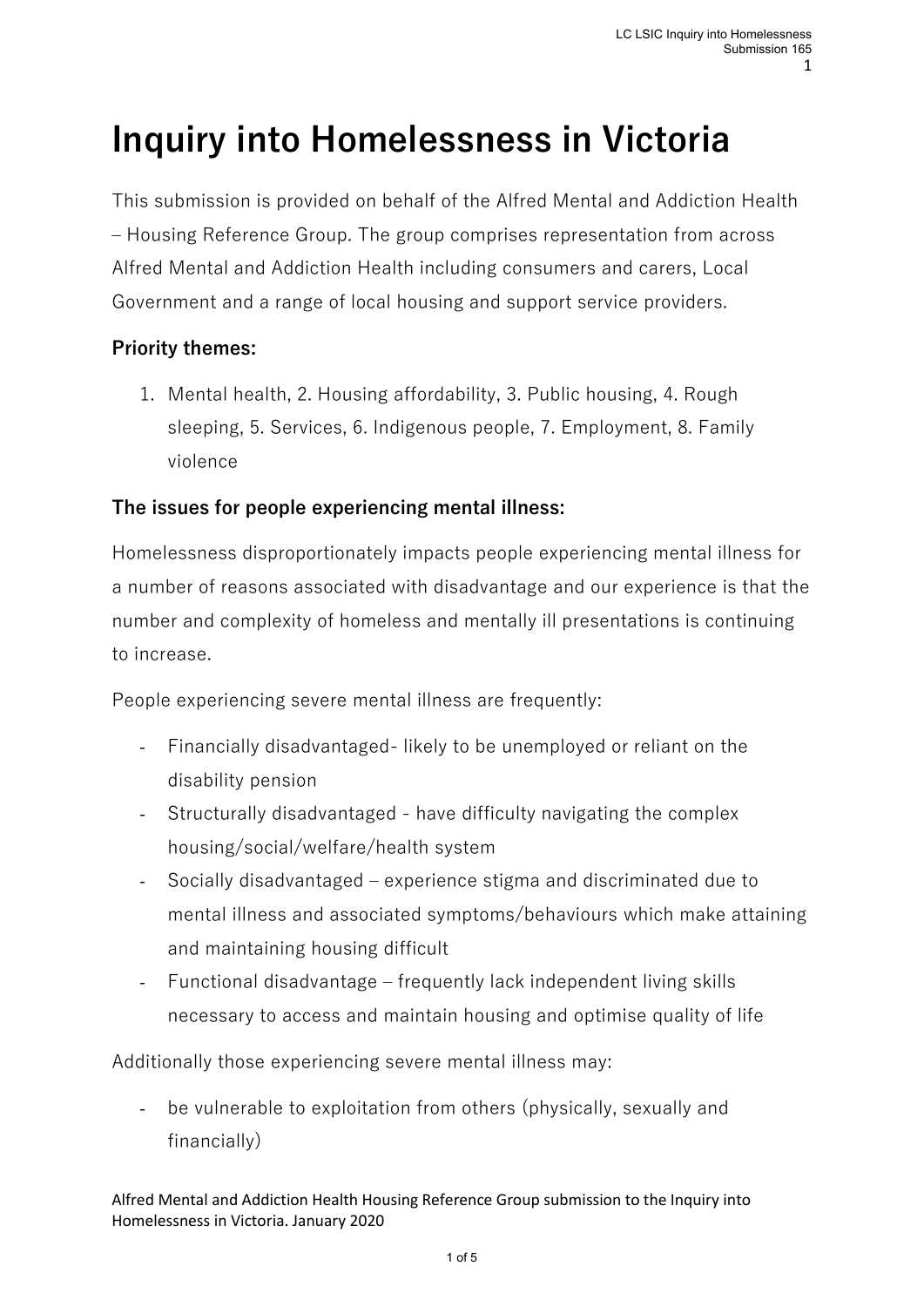- be disengaged from family, friends or social supports.
- experience disruption to continuity of mental health treatment and care through the transience of homelessness or insecure/crisis housing.
- experience co-morbid problems such as substance use, intellectual disability, brain injury and chronic disease.
- be unable to maintain housing due to a range of these issues and the episodic nature of their mental illness. People often lose their housing upon admission to a psychiatric unit, as the circumstances of their relapse have led to their eviction.
- have to remain on psychiatric inpatient units for extended periods longer than otherwise necessary whilst waiting for suitable accommodation to be found. (currently 28% Alfred Psychiatric Inpatient beds are people of No Fixed Address – this figure excludes those who are in rooming houses or other unstable housing)
- experience chronic disease, poor physical health outcomes early mortality.

# **Structural and contextual barriers to housing for people experiencing mental illness:**

A number of recent changes within the broader community have further marginalised the mentally ill and contributed the structural barriers preventing people with mental illness accessing housing. These include:

- Loss of the majority of the Victoria mental health community support service system including positions funded to outreach to homeless people with possible mental illness (Assertive Mental Heath Outreach)
- NDIS SIL (Supported Independent Living) accommodation packages– application process is lengthy and complex, however NDIS processing delays can be up to 6 months for rough sleepers.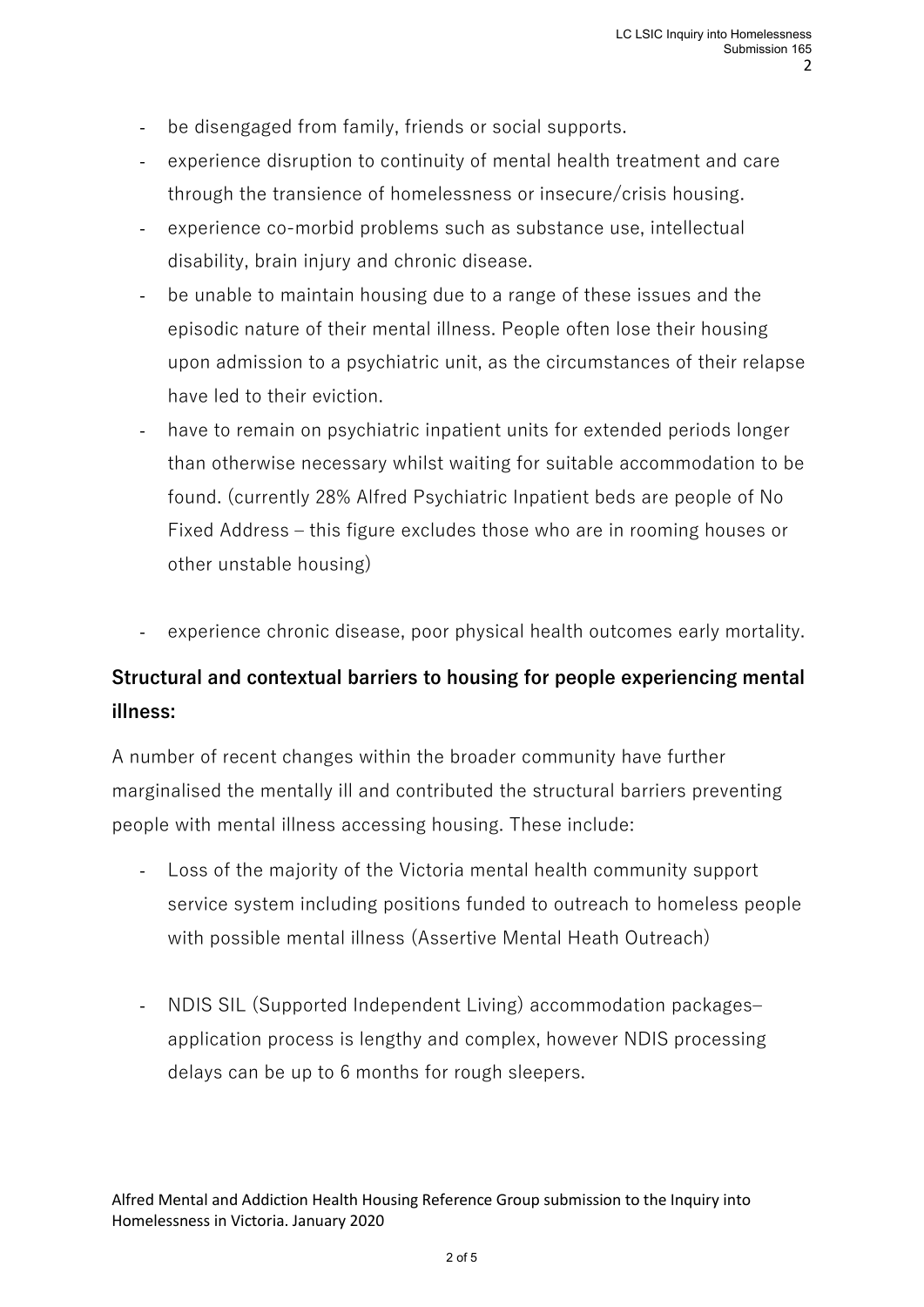- Centralised intake of crisis accommodation and more recently Community Housing rooming house waitlists have had the unintended consequence of becoming a barrier to access for people experiencing mental illness.
	- Great volume of required information
	- Personal and health information beyond what is reasonably needed
	- Client consent becomes an issue, some people refuse
	- this information is then sometimes used to discriminate against people with serious mental illness
	- Time consuming and complex even for workers
- Lack of clarity between the sectors about Privacy legislation creates barriers to information sharing (in the absence of immediate risk) which prevents early intervention and contributes to tenancy breakdown in context of relapse of illness.

#### **Recommendations:**

- 1. Housing affordability needs to be systemically addressed for the whole population, including for people experiencing mental illness.
- 2. People with mental illness need housing stock made available that is;
	- **Affordable**
	- **Permanent** and,
	- **Supported**

Housing support should be available based on need not timeframe, and should be an ongoing component of the tenancy aimed at sustaining that tenancy.

3. There needs to be a graduated pathway for homeless people to access mental health treatment. (Generalist homeless outreach/assertive mental health outreach/specialist mental health treatment service).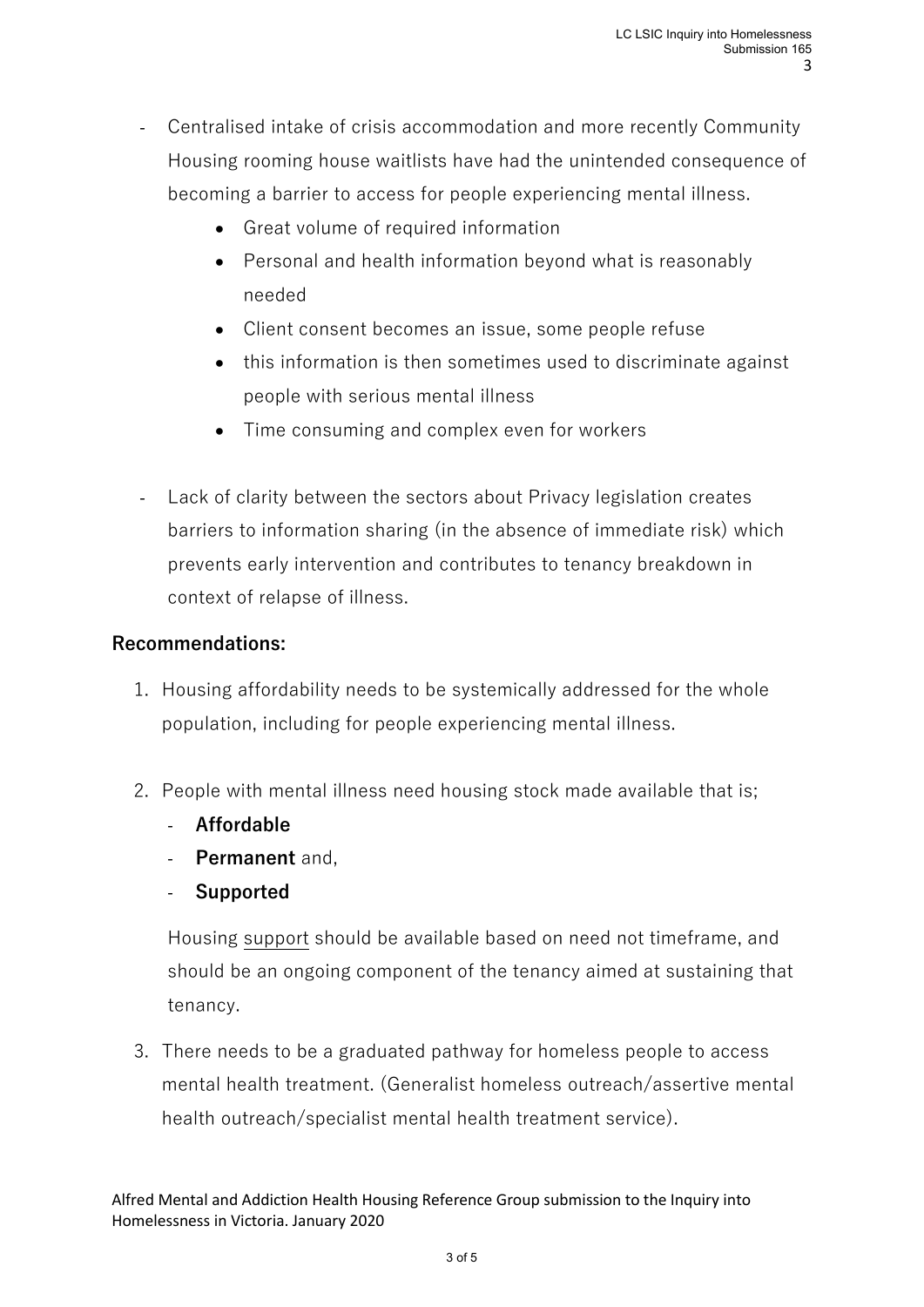**General Homeless** Outreach (Council or other NGO outreach provider service) **Client Finding** 

**Mental Health Homeless** Outreach (Current Gap) **Client Identifying** 

**Specialist Clinical** Homeless Mental Health Service (E.g. Alfred HOPS) **Client Treating** 

Diagram 1. Homeless client mental health access pathway

Reinstatement and expansion of the MHCSS positions funded to outreach to homeless people with suspected mental illness (Assertive Mental Health Outreach) – currently missing.

- 4. More flexible housing and support models to address homelessness for people experiencing mental illness are needed. Different housing types/options are needed to match individual needs (Shared housing, single occupancy, stand alone/spot purchase etc.). Lessons can be learned from models already implemented or trialled such as Journey to Social Inclusion, Common Ground, Green Light and Doorway.
- 5. Multisector partnerships (Housing, mental health & support services) and innovation should be encouraged to develop pathways and models of care to address specific service gaps and promote access for people experiencing mental illness. Alfred Health is keen to participate and contribute to such partnerships.